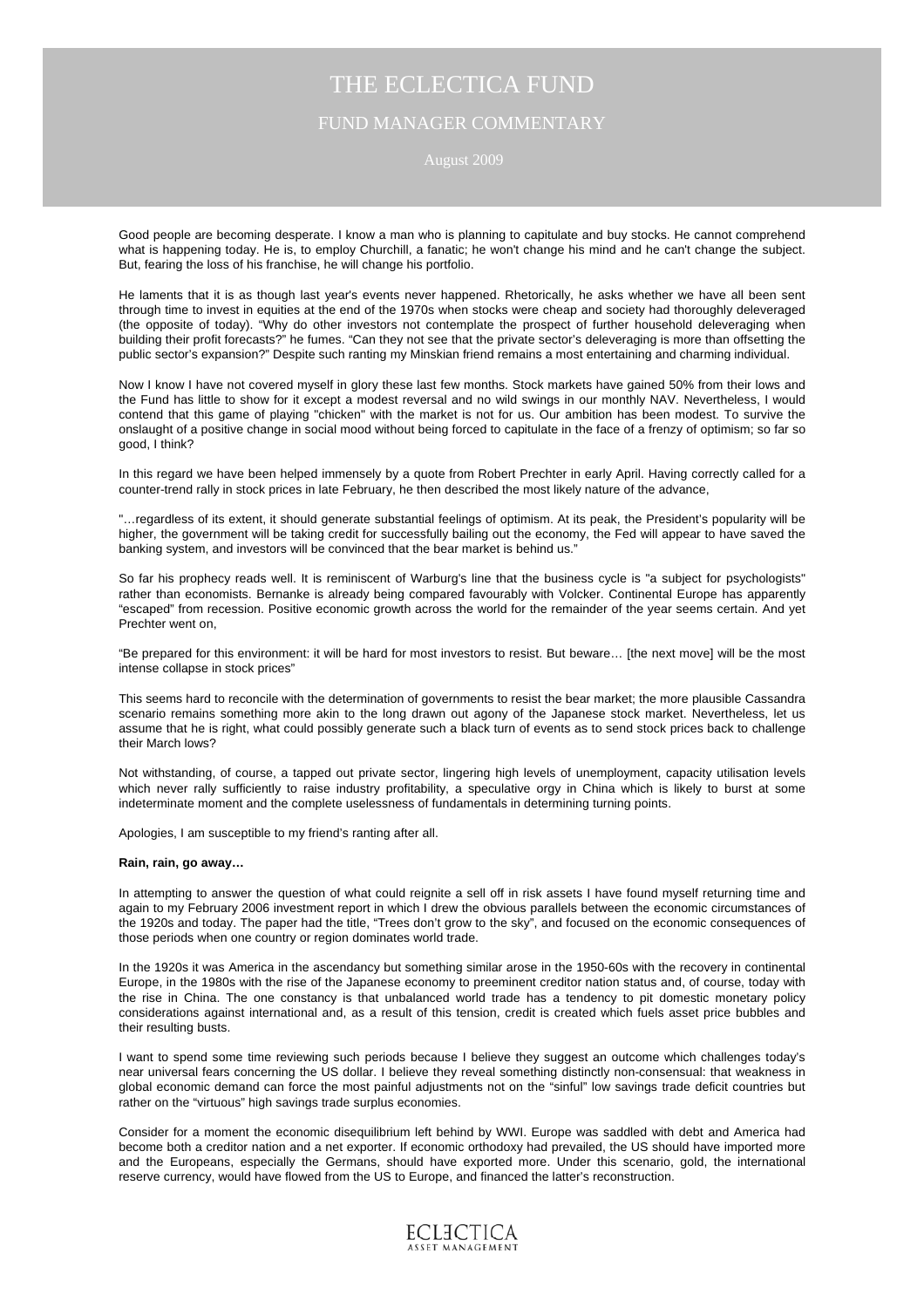August 2009

But that is not what happened. First, through the transmission mechanism of the gold standard, the persistent economic weakness of Europe kept US domestic interest rates too low. And second, the US adopted a more mercantilist course dedicated to expanding its large export industries, rather than shifting resources to boost domestic consumption. In essence, the pro-cyclical gold standard created a huge pool of liquidity, or high powered money, and the private American banking sector was encouraged to lend generously overseas in an effort to maintain the status quo. Build it and they will come had become lend it and they will buy.

But such was the political intransigence concerning Germany's crippling war reparations, and the over-valued nature of Sterling, that Europe never fully recovered and the debt came to finance asset price speculation rather than productive investment. To make matters worse, the workings of the gold standard required the Fed to respond to the European downturn in the second half of the decade by slashing domestic interest rates in late 1927. This only served to galvanise the private sector's desire to take on yet more unproductive debt.

It was one thing to be a global economic titan confidently confronting the future with private debt of 175% of GDP but quite another when your customers were bankrupt. With liquidity no longer expanding at the same rate, stock prices crashed and the legacy of such a large quantum of private debt meant that deflation prevailed. Low interest rates and a pre-Keynesian but nevertheless substantial fiscal expansion were subdued by the private sector's rush to deleverage. In time, Milton Friedman and his acolyte, Bernanke, would reach a different explanation (see below).

#### **But what are the parallels with today?**

Once more the world has a creditor nation running a persistent trade surplus. This time, it's China and its Asian neighbours. However the amounts involved are much greater than any other comparable period. US current accounts had been range bound between minus 1% and plus 1% of GDP for the last fifty years. But in the last ten years the US has witnessed a blowout with no historical precedent. In 2007 its deficit hit 7% of GDP. And with China recording a corresponding net current and capital account surplus, the People's Bank of China has cornered the market in dollar reserves just like the Americans had in gold by the late 1920s.

Trade also remains mercantilist in character. Since the Asian currency crisis of 1997, China and the others have replaced a dependency on foreign capital with a dependency on foreign demand. And like their American counterparts in the Twenties they are willing to lend their "client" countries this unprecedented pool of dollar money in order to ensure full employment at home in their large export industries. Furthermore, with the tie to the dollar, they have replicated the fault line of the 1920s' gold standard: domestic monetary policy has become pro-cyclical with real interest rates negative for most of the last ten years. As a result house prices in China have tripled between 2003 and 2008 despite their supposed high savings and a less leveraged financial sector.

One of the key objectives of a mercantilist trade policy, as we saw in the 1920s, is to sustain the health of the liquiditydonor's economy. In the 1920s, America used its accumulation of the world's gold reserves to buy sovereign debt issues and the Chinese have done something similar by investing their bounty of dollars into US Treasuries. Bernanke, and others, mistook this for a global savings glut. In actual fact it was a form of quantitative easing. As the Asians acquired more and more dollars from overseas trade they bought more and more Treasuries and printed more and more local currency just to prevent the appreciation of their own currency. Net flows from the Asian developing countries to the West, surged in a straight line to around \$700bn annually. This was then leveraged many times further by Wall Street (Goldman's 24x leverage compares modestly to the infinite leverage of the mortgage originators). All asset classes globally were propelled higher by this torrent of credit.

### **Revenge of the Triffids?**

But what are the implications for today? As in 1929, these events are now behind us and it is their legacy which concerns me most. The global economic system is now bearing the brunt of having accumulated so much excessive private debt (275% of US GDP at its peak vs. 1929's 175%) and has borne a contraction in economic activity which is on a par with the initial stages of the Great Depression. Worryingly for global economic bulls, the US is no longer "spewing out its green emissions", as Warren Buffet describes the dollar, because the US current account deficit is falling rapidly. And yet the consensus is still for more dollar devaluation and more asset price inflation, i.e. for more of the last ten years.

This confuses me greatly. If you remember, in the original plot to the movie *The Day of the Triffids*, a sailor awakes in hospital following an eye operation to find the populace of London has been blinded by radiation from a freak meteorite and terrorised by carnivorous plants. I wonder if something sinister is not afflicting my fellow investors. Perhaps I have just been in slumber for too long? But can someone please explain how we can have more of the same price movements when the economic circumstances have changed so much? I believe investors have been blinded in their expectations by the age old dilemma of deploying a national currency as an international reserve asset. The Triffin Paradox states that the US needed to achieve the impossible over the last decade: it had to simultaneously run both a current account deficit and a surplus. Perhaps this better explains its price weakness. Continuous US current account deficits, as we discussed above, provided the Asian world with the liquidity necessary to rebuild their economies. However, the presence of so much dollar reserves at foreign central banks encouraged speculators to fret about a run on the dollar that could destroy its value; hence the 40% dollar devaluation.

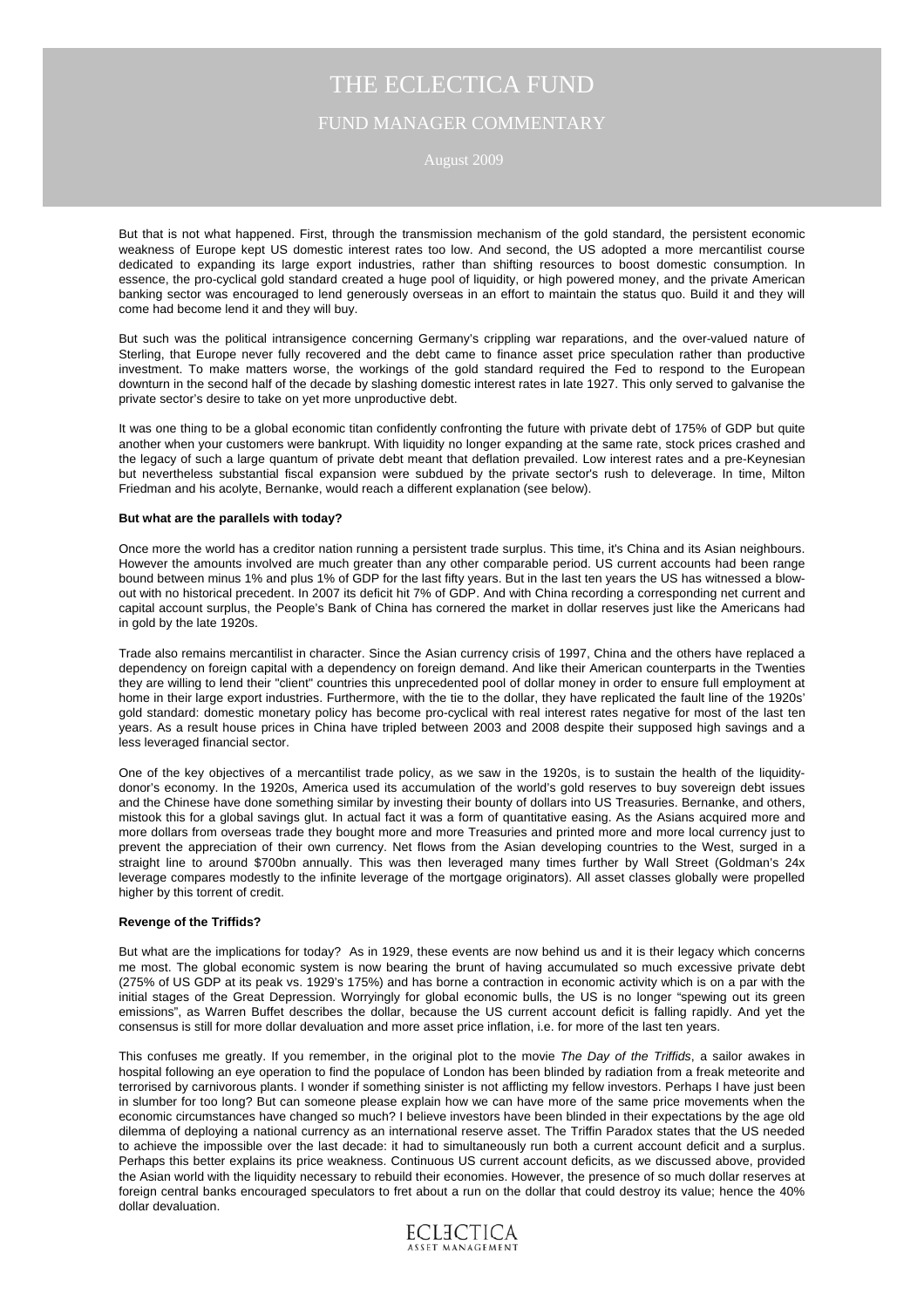## August 2009

Rather than berate the dollar for having failed to achieve the impossible I find myself agreeing with Michael Pettis who argues that it is the US "who should be agitating for an end to the US dollar as the default reserve currency because this means that any time a country needs to grow reserves or turbo-charge domestic growth with mercantilist industrial policies…it is almost always the US tradable goods sector that is forced to adjust". And I find the notion that China should wish to revoke this golden goose as absurd. But regardless, the dollar debate could prove less contentious if, as I suspect, the deficit comes back to oscillating within its 50 year range.

#### **Kansei Fuk-yo?**

Today, of course, the US has stopped running such large balance of payments deficits; it is saving more. As a consequence, the international community has lost a large source of incremental liquidity. The domestic US economy on the other hand has been a direct beneficiary and the market for Treasuries has become more reliant on US buyers. For instance US households have more than doubled their bond holdings in the first quarter of this year. But the resulting shortage of global liquidity has ominous implications for the surplus countries that have so much invested in export industries. It is in trying to fill this void that world governments have resorted to the more recognisable form of quantitative easing in the West allied with huge fiscal spending in the East. But for my money it runs the risk of invoking the Japanese term, "kansei fukyo", a recession caused by the blunders of policy makers.

And the Chinese fiscal expansion conjures up the fatal American mistake of 1927 when they were obliged to loosen monetary policy for international not domestic considerations. The rate cuts amplified speculation and almost certainly contributed to the harshness of the downturn. Coming on the back of five years of rapid investment-led growth, could it be that the Chinese stimulus has the same effect in 2009?

It is not as if China has been immune to speculation. I had the opportunity to witness the commercial property bubble in March. You can see the blog at <http://www.youtube.com/watch?v=ektMQGbW3wk>. But I warn you that it is a seriously clandestine and amateurish piece of reportage.

Nevertheless it features one of the most formidable new buildings that I have ever come across. I would estimate the build cost must be in the hundreds of millions of dollars. And it wasn't located in Hong Kong or even Shanghai or Shenzhen, but in the decidedly less glamorous Wuhan in the centre of the country. And to make matters worse it was completely empty. You can tell the age of a building in China by counting the layers of pollution that the smog generates and it was obvious that this was probably a speculative new build that had outlasted its developer. I learned recently that the building now has a tenant, the \$20bn Minsheng Bank, but I suspect they lent the money to the developer in the first place.

Adding to the intrigue, I have subsequently been informed that our video has now been blocked in China by the authorities. Who would have thought that I would become an enemy of the state?

Regardless of my misgivings, the international rescue mission has opened up a key battle line in the economic debate between Friedman and his intellectual followers such as Bernanke, who attribute the 1920s crash to the central banking response to the crisis and what they claim were the authorities' anti-speculative measures, and their rivals who might be thought of as followers of the economists Irving Fisher and Hyman Minsky. They cite instead the build up of private debt preceding the drop in asset prices as the determining factor. My prejudices favour the latter interpretation which makes me sympathetic to the Australian economist Steve Keen's observation that, "Bernanke's dilemma is that he is living in a Minskian world while perceiving it through Friedmanite eyes." [\[1\] W](#page-3-0)hen debt is modest, Keen goes on to say, changes from one year to another can be ignored but when debt is very large it can come to play a major role in fuelling the economy. And just as the growth in private debt from one year to the next came to have a disproportionately large impact on spending so its contraction could hamper the authorities' remedy; we will soon discover the answer.

#### **Investment Strategy**

Time passes so incredibly slowly when you are not making money and indeed there remains little to add since our last update: Minskian risk-averse profit strategies continue to suffer from ugly seasonality effects. Apparently, we must wait until at least the 15th of August; according that is, to a wise man I met in a café in Monte Carlo. He informed me that the French return from their lovers to spend more time with their families in late August and from then on a greater chill can be detected in the market place; who knows? But reassuringly the long end of the bond market has stopped registering new lows and this continues to be our largest risk exposure, representing 29% of the Fund's assets.

It remains impossible however to be precise concerning the timing of any turning points in the market place. Our strategy rather is to keep in check any drawdown with the promise of a strong contribution should events turn quickly our way. That is why we have anchored the Fund with a modest holding in government paper and put asymmetric bets in the tail which have tremendous pay-outs should the economy fail to gain enough traction over the next two years.

[1] <http://www.debtdeflation.com/blogs/wp-content/uploads/papers/NotKeenOnBailoutsFinal.pdf>